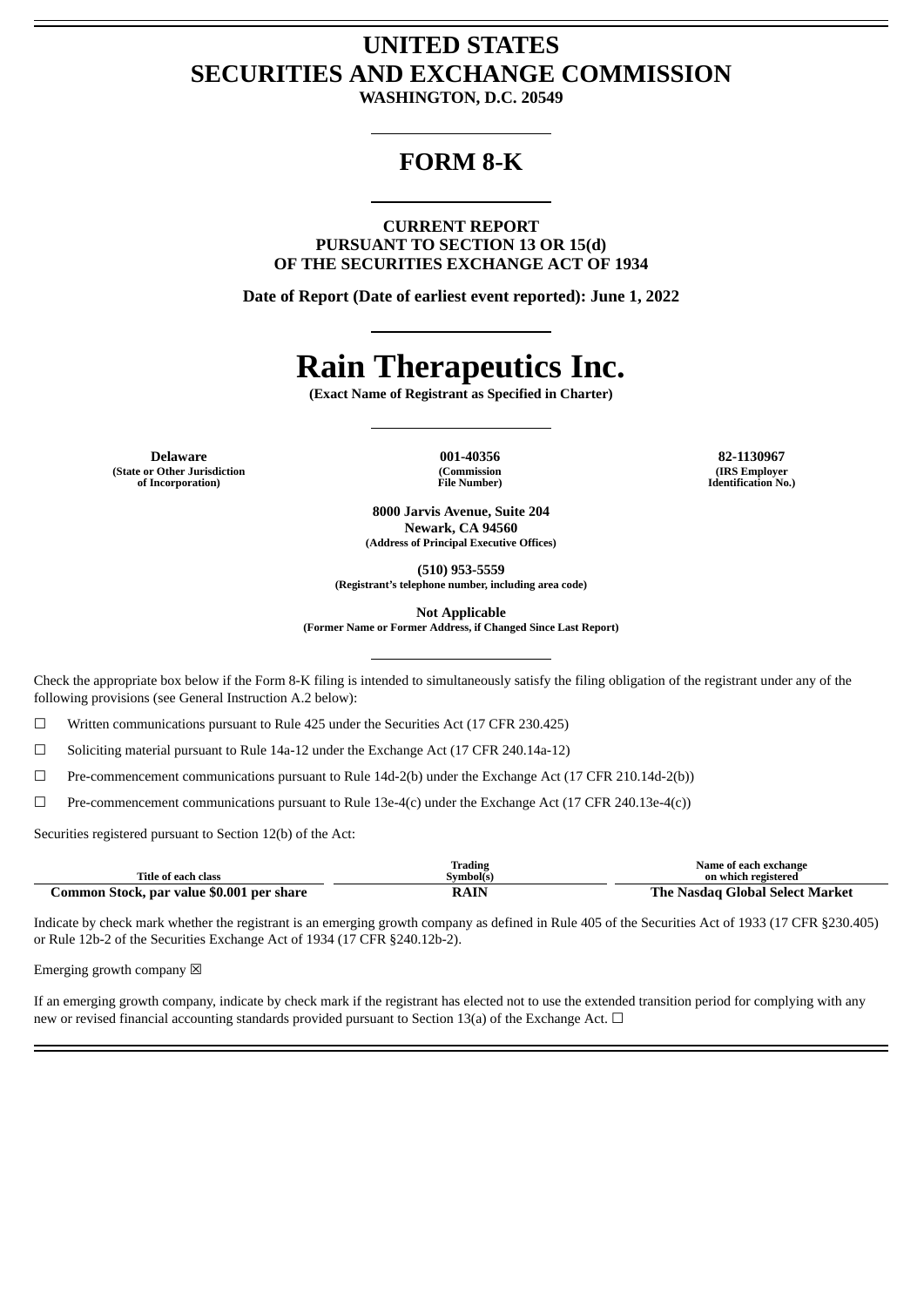## **Item 5.07. Submission of Matters to a Vote of Security Holders.**

On Wednesday, June 1, 2022, Rain Therapeutics Inc. (the "Company") held its 2022 Annual Meeting of Stockholders (the "2022 Annual Meeting") at 10:00 a.m. Pacific Time. As of the close of business on April 7, 2022, the record date for the 2022 Annual Meeting, there were 18,799,405 shares of the Company's voting common stock issued and outstanding. At the 2022 Annual Meeting, each of the Company's director nominees was elected and the other proposal voted on was approved. The final voting results are set forth below:

|                                                                      |              | <b>Votes</b><br>For | <b>Votes</b><br>Withheld | Broker<br><b>Non-Votes</b> |
|----------------------------------------------------------------------|--------------|---------------------|--------------------------|----------------------------|
| <b>Proposal 1. Election of Class I Directors</b>                     |              |                     |                          |                            |
| Aaron Davis                                                          |              | 8.418.005           | 1.841.899                | 3,520,142                  |
| Gorian Hrustanovic, Ph.D.                                            |              | 9,059,104           | 1.200.800                | 3,520,142                  |
|                                                                      |              |                     |                          |                            |
|                                                                      | <b>Votes</b> | <b>Votes</b>        |                          | <b>Broker</b>              |
|                                                                      | For          | <b>Against</b>      | <b>Abstentions</b>       | <b>Non-Votes</b>           |
| Proposal 2. Ratification of Ernst & Young LLP as Independent Auditor | 13,778,188   | 709                 | 1.149                    |                            |